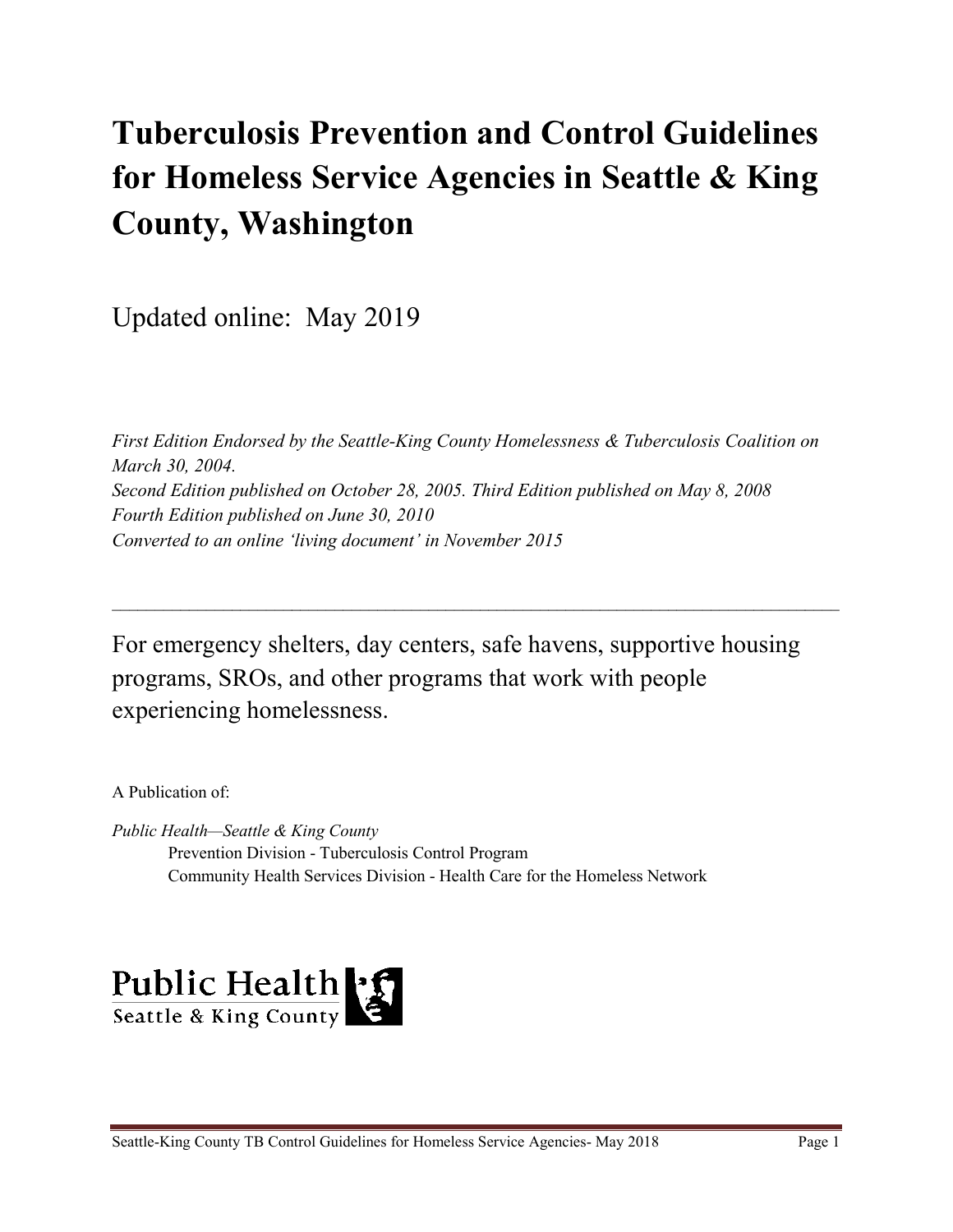## **ACKNOWLEDGEMENTS**

Public Health—Seattle & King County would like to thank the following for their assistance in developing the first edition of the guidelines:

Seattle-King County Tuberculosis & Homeless Coalition Seattle-King County Coalition for the Homeless Public Health Seattle & King County - Health Care for the Homeless Network (HCHN) Public Health Seattle & King County - TB Control Program Washington State Department of Health - TB Program American Lung Association of Washington Homeless Health Care Los Angeles San Francisco Department of Public Health Jeannie Macnab Consulting

**For more information** about the guidelines or to request technical assistance, contact:

Public Health Seattle & King County TB Control Program Harborview Medical Center 325 9th Avenue Seattle, WA 98104 (206) 744-4579

Public Health – Health Care for the Homeless Network 401 Fifth Ave., Suite 1000 Seattle, WA 98104 (206) 296-5091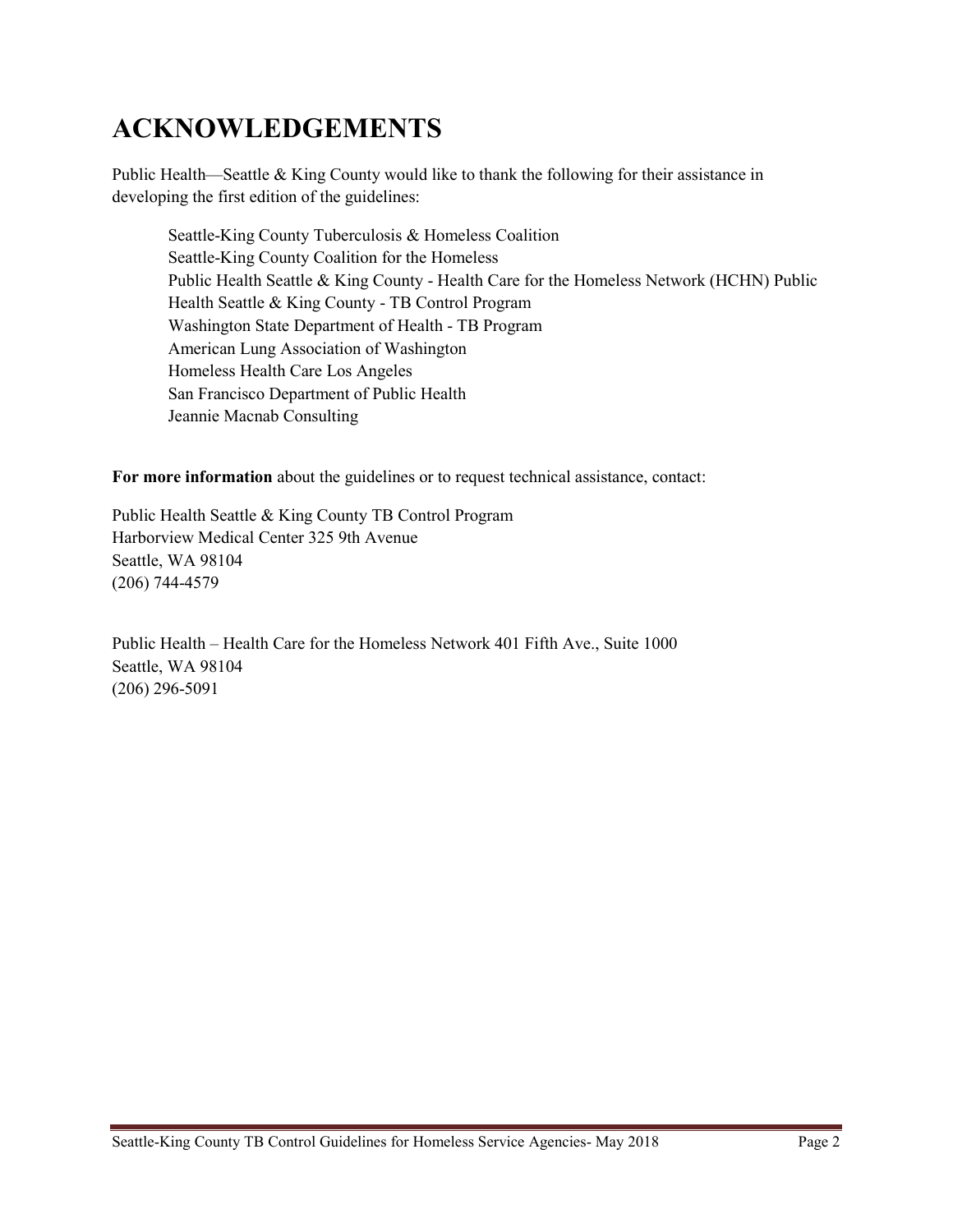#### **EXECUTIVE SUMMARY**

The objective of the Seattle-King County Tuberculosis (TB) Prevention and Control Guidelines for Homeless Service Agencies is ultimately to reduce the transmission of TB among people experiencing homeless in the Seattle-King County area. If untreated, TB can be fatal. Public Health needs the support of homeless service and housing agencies to help control TB in our community. Agencies play a key role in this effort by assessing their agency's degree of TB risk, putting in place measures to reduce those risks, and helping link clients with possible active TB to a health care provider/system. At the time of preparation of the first edition (March 2004), Seattle-King County faced a challenge with a large outbreak of TB among the homeless population. We are grateful to the community partners for the successful containment of the outbreak over the past decade. However we must remain vigilant as each homeless TB case can trigger another wave of TB transmission. This document is now converted to a 'living document' so that necessary updates can be made online. The readers are encouraged to check our website periodically to confirm that it is the most updated version.

#### **KEY GUIDELINES**

- 1. Assess your agency's degree of TB risk. How easily might TB transmission occur, given the type of program, your target population, and the physical environment? Use these guidelines to learn about what can put your program at higher or lower risk for TB transmission.
- 2. Develop and implement a TB Policy that is appropriate for your type of agency.

#### **Working with Agency Staff & Volunteers**

- Ensure that prospective employees understand the nature of TB and other communicable disease risks in your homeless agency and are provided with information about conditions (e.g., HIV/AIDS) that put people at higher risk of developing TB disease.
- Require TB training for all staff & volunteers– at hire & annual refreshers.
- Require that all staff and volunteers be tested for TB at hire. Annual testing may be necessary based on risk of transmission at your site.

#### **Consider Your Environment**

- Keep legible, dated attendance logs for at least 3 months, preferably 6 months.
- Consider creating a bed map to help identify clients exposed to a TB case.
- Promote good ventilation  $\&$  air circulation open windows, or use your air conditioning or heating as recommended. Monitor and clean ventilation systems as appropriate.
- Instruct clients/tenants to cover their cough. Provide tissues and masks for clients and staff. Post signs advertising availability of tissues and/or masks.
- For overnight shelters, allow as much space as possible between beds/mats and position clients head to toe.

#### **Working with Clients and Tenants**

- Educate clients and tenants to be aware of TB symptoms.
- Actively assess clients for TB symptoms on intake and ask clients periodically if they have developed symptoms (e.g., cough, night sweats, weight loss) at any time during their stay.
- Institute a "Cough Alert" policy: listen for chronic coughers & take action.
- Link coughing clients/tenants to health care.

#### **Working with Public Health – Seattle & King County**

- If you are unsure or have concerns about how to deal with a particular situation, or if you need help with training or supplies, contact the TB Control program or Health Care for the Homeless Network.
- If a case of TB disease is identified at your agency, work with Public Health staff. You may be asked to share attendance logs or assist in locating people who need to be evaluated for TB.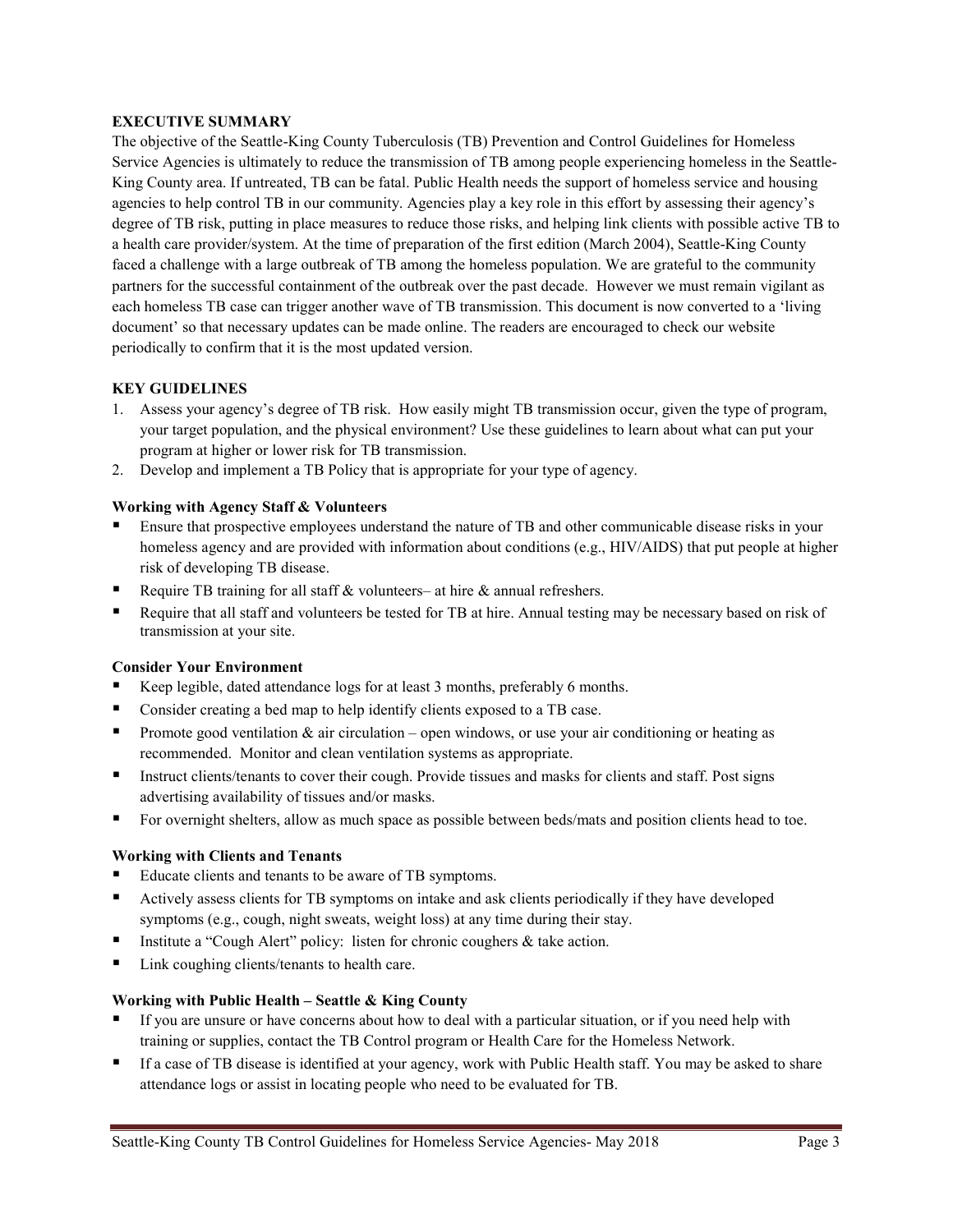### **Glossary of Terms Related to TB**

**Chest x-ray** - A picture of the inside of your chest. It can show if TB bacteria have damaged your lungs.

**Contact** - A person who has spent time with a person with infectious TB.

**Directly Observed Therapy (DOT)** - A method of helping patients take their medicines for TB. If you get DOT, you will meet with a health care worker every day or several times a week. You will meet at a place you both agree on. This can be the TB program, the shelter, under the freeway or any other location.

**Extra-pulmonary TB** - TB disease in any part of the body other than the lungs (like the spine, brain, kidney or lymph nodes).

**Interferon-gamma release assay (IGRA)** – A simple blood test that is often used to detect TB infection. The two IGRAs available are the QuantiFERON (QFT) and T-Spot. Prior BCG vaccine does not cause a false-positive IGRA test result and IGRA doesn't require two-step testing for baseline.

**Isoniazid (INH)** - A drug used to prevent TB disease in people who have TB infection. Treatment duration is 9 months.

**Isoniazid and Rifapentine (3HP)** – Drugs used to prevent TB disease in people who have TB infection. Treatment duration is 3 months.

**Multidrug-resistant TB (MDR-TB)** - TB disease caused by bacteria that are resistant to at least two major TB medications. It is very difficult to cure MDR-TB and needs at least 18-24 months of treatment.

**M. tuberculosis** - bacteria that cause latent TB infection and TB disease.

**Negative** - usually refers to a test result. If you have a negative TB skin test reaction or TB blood test, you probably do not have latent TB infection.

**Positive** - usually refers to a test result. If you have a positive TB skin test reaction or TB blood test, you probably have latent TB infection.

**Pulmonary TB** - TB disease that occurs in the lungs, usually producing a cough that lasts longer than 2 weeks. Most TB disease is pulmonary.

**Rifampin (RIF)** – A drug used to prevent TB disease in people who have TB infection. Treatment duration is 4 months.

**Sputum** - Fluid from lungs which is tested to see whether there are TB bacteria present.

**TB Disease** - An illness in which TB bacteria are multiplying and attacking different parts of the body. The symptoms of TB disease include weakness, weight loss, fever, no appetite, chills, and sweating at night. Other symptoms of TB disease depend on where in the body the bacteria are growing. If TB disease is in the lungs (pulmonary TB), the symptoms may include a bad cough, pain in the chest, and coughing up blood.

**TB Infection** - A condition in which TB bacteria are alive but inactive in the body. People with TB infection have no symptoms, do not feel sick, cannot spread TB to others, and usually have a positive skin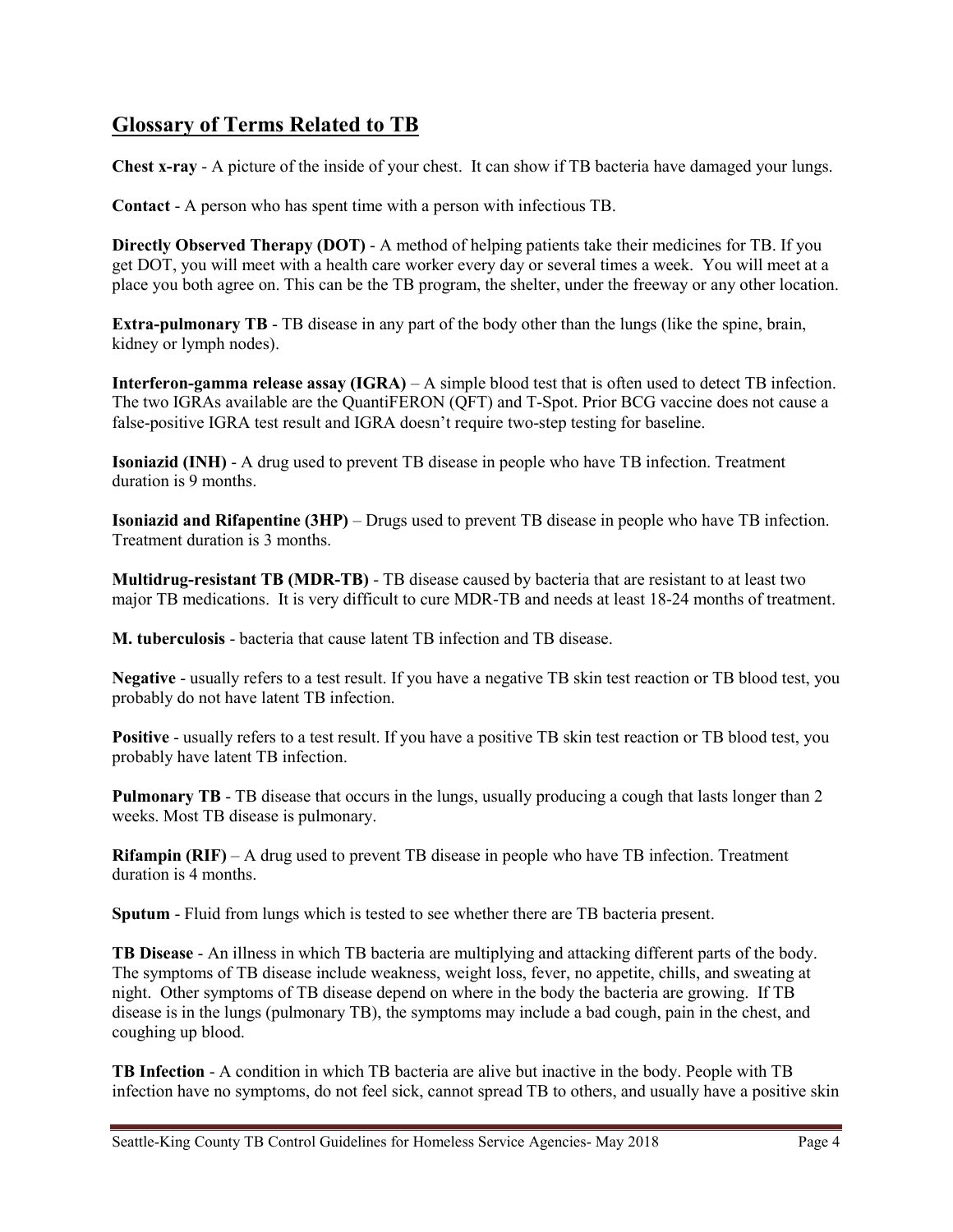test reaction or blood test. However, they may develop TB disease later in life if they do not receive preventive therapy.

**TB Skin Test (TST)** - A test that is often used to detect TB infection. If you have a positive reaction to this test, you probably have TB infection. Also known as a PPD or Mantoux test.

**Tuberculin** - a liquid that is injected under the skin on the lower part of your arm during a TB skin test. If you have TB infection, you will probably have a positive reaction to the tuberculin.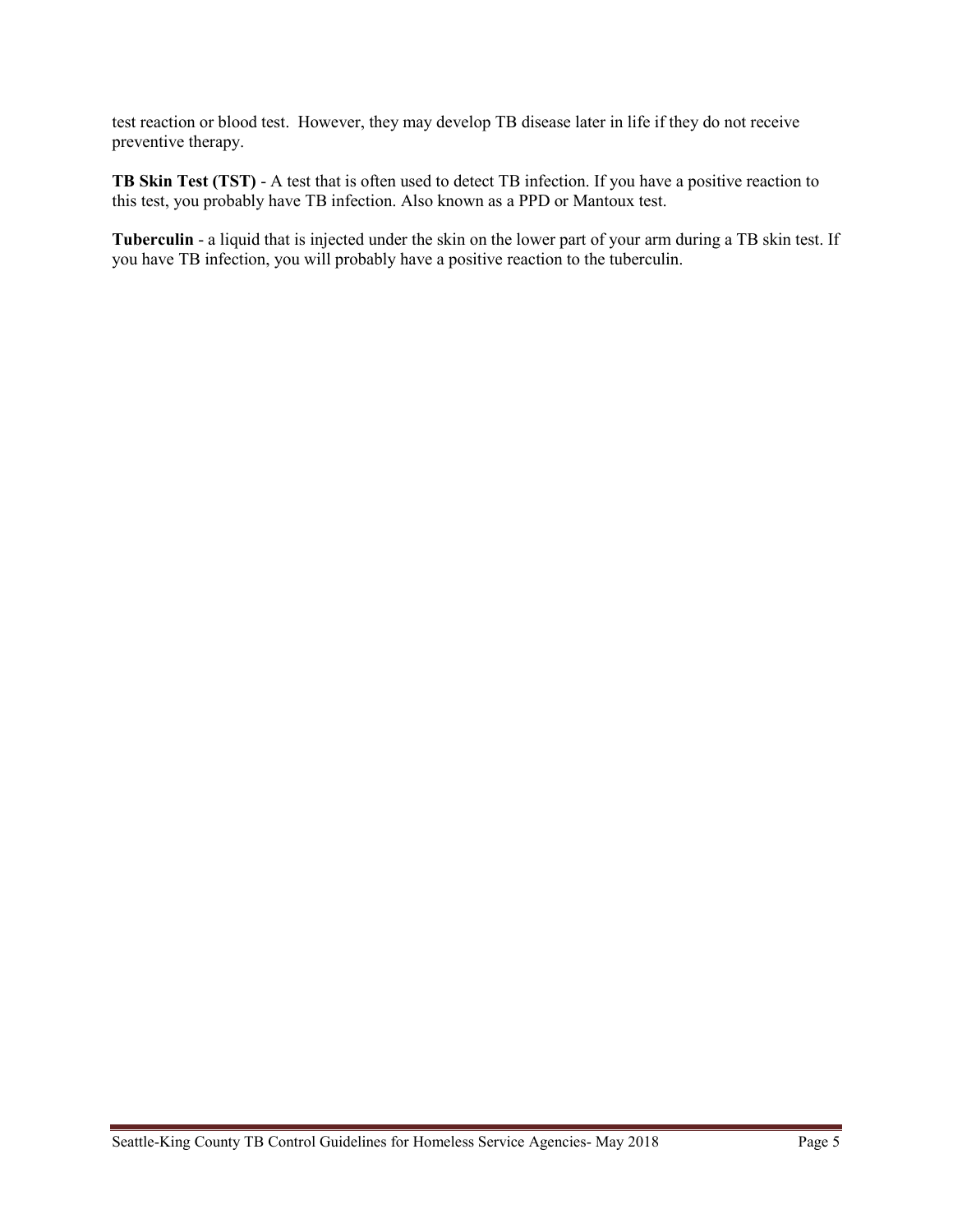## **TABLE OF CONTENTS**

| C. Review the Physical Layout of Your Facility & Options for Isolation of Sick Clients  12 |  |
|--------------------------------------------------------------------------------------------|--|
|                                                                                            |  |
|                                                                                            |  |
| F. Work With Public Health if a TB Case is Identified at Your Agency14                     |  |
|                                                                                            |  |
|                                                                                            |  |
|                                                                                            |  |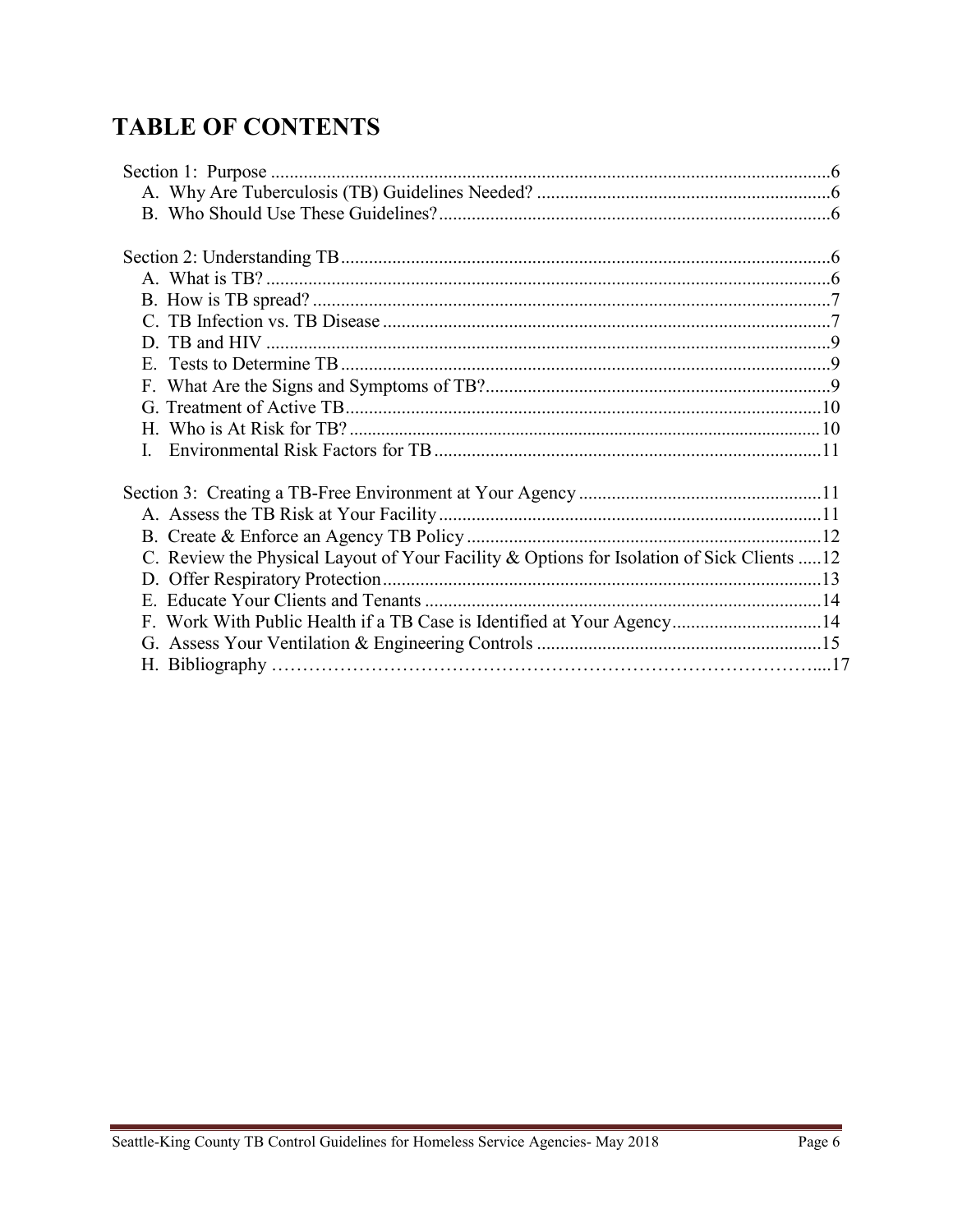## **SECTION 1: Purpose**

#### **A. Why Are Tuberculosis (TB) Guidelines Needed?**

This document provides information about TB for homeless-serving agencies in King County and promotes a standard set of guidelines designed to reduce the ongoing transmission of TB among homeless people in Seattle-King County.

Guidelines are important because TB, if untreated, can kill people. If people who take medications for TB do not complete the medications, it may lead to forms of TB that are resistant to drugs. Because TB is frequently a disease of poverty and overcrowded living conditions, people living homeless are at especially high risk for tuberculosis.

The guidelines are designed to support your agency in giving you the tools you need to:

- Identify clients who may have TB symptoms
- Know how to refer people with TB symptoms to health care providers
- Ensure TB screening of agency staff and volunteers
- Ensure that you do not unnecessarily exclude clients from service due to unfounded fears about TB
- Do an agency self-assessment of the level of TB risk at your agency and identify ways to minimize risk
- Establish a TB Policy for your agency that covers the above topics

#### **B. Who Should Use These Guidelines?**

The guidelines are written for directors and staff of agencies that work with homeless people. TB guidelines are important for all homeless-serving agencies, including shelters, day centers, feeding programs, housing programs, and more. Information is provided to help you assess the level of TB risk for your staff and clients, and this in turn will help you establish reasonable TB policies for your programs.

Technical assistance on implementing these guidelines is available from either the Public Health—Seattle & King County TB Control Program or Health Care for the Homeless Network.

## **SECTION 2: Understanding TB**

#### **A. What is TB?**

Tuberculosis, also called TB, is an infectious disease caused by bacteria called Mycobacterium tuberculosis. TB usually affects the lungs (pulmonary TB) but can infect almost any organ in the body, including the kidneys, brain, or lymphatic system. TB is almost always curable with antibiotics that are readily available in the United States.

TB was once the leading cause of death in the United States. This was in large part due to poverty and overcrowded living situations that were common in the early 1900s. The incidence of TB declined significantly with improved living conditions and the discovery of an effective treatment for the disease in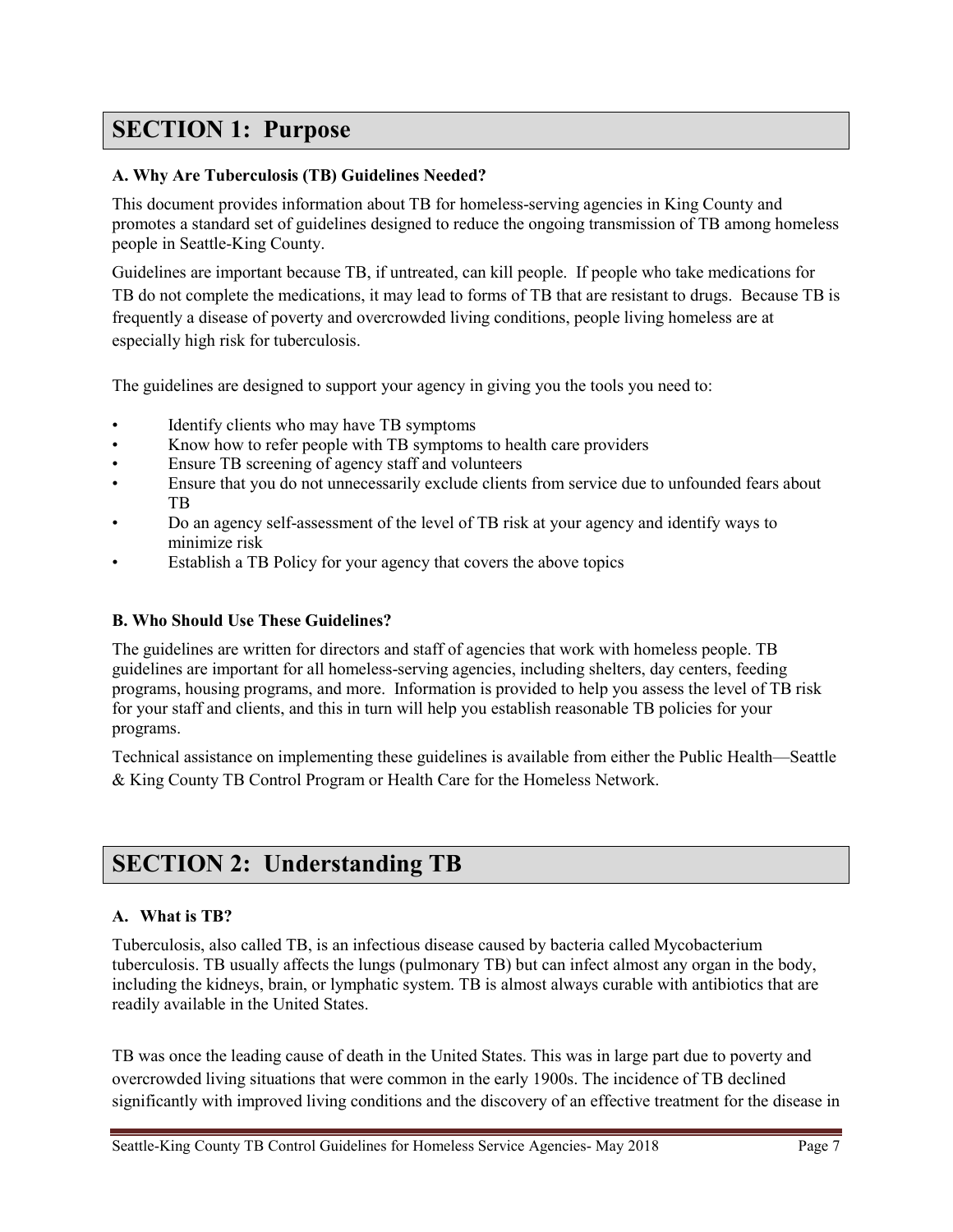the 1940s. However, with the rise in immigration, homelessness, health conditions that weaken the immune system, and deterioration of TB program infrastructure in the nation due to reduced funding, the disease re-emerged as a significant public health threat in the late 1980s.

About 1.6 million people a year die from TB worldwide. If untreated, 50% of patients with active tuberculosis disease die. However, due to the availability of effective TB medications, death from TB is rare in the United States, and, in King County the cure rate is higher than 95 percent.

#### **B. How is TB spread?**

TB is spread through the air from one person to another. It spreads when someone who has pulmonary TB coughs, talks, sings, or sneezes. TB bacteria from that person's lungs are then expelled into the air, and may be inhaled into the lungs of another person. Exposure to TB bacteria does not always result in TB infection.

TB is much more difficult to catch than the common cold. To catch TB, a person typically has to spend quite a bit of time with someone who has pulmonary TB. People with TB disease are most likely to spread it to people they spend time with every day, including family members, friends, and coworkers.

It is not possible to get TB from sharing a glass with a person with TB, or touching a doorknob after someone with TB has used it. You cannot get TB from hugging, shaking hands or having sex with an infected person or from using a public toilet, shower or swimming pool. Mosquitoes and other insects do not transmit TB. Also, once a person with TB disease is on medication he or she becomes noncontagious—it may take from two weeks to many months to be non-contagious.

Once released by their medical providers, people on medication can quickly resume their normal patterns of life without fear of spreading TB to others.

#### **C. Latent TB Infection vs. TB Disease**

There is a big difference between TB infection and TB disease. It is important to understand the difference between the two in order to provide accurate information to other staff and clients and to reduce unnecessary fears about TB.

#### *Latent TB Infection*

In most people who breathe in TB bacteria and become infected, the body is able to fight the bacteria to stop them from growing. This is called latent TB infection ('LTBI'). The germ that causes TB is inside the person's body, but the person is not sick or contagious because the bacteria are inactive or dormant.

Many people who have latent TB infection never develop active TB disease. In these people, the TB bacteria remain inactive for a lifetime without causing disease. But in other people, especially people who have weak immune systems, the bacteria become active and cause active TB disease. To kill these sleeping bacteria and to prevent the development of active disease, persons with latent TB infection are often advised to take several months of treatment, usually with one or two medications.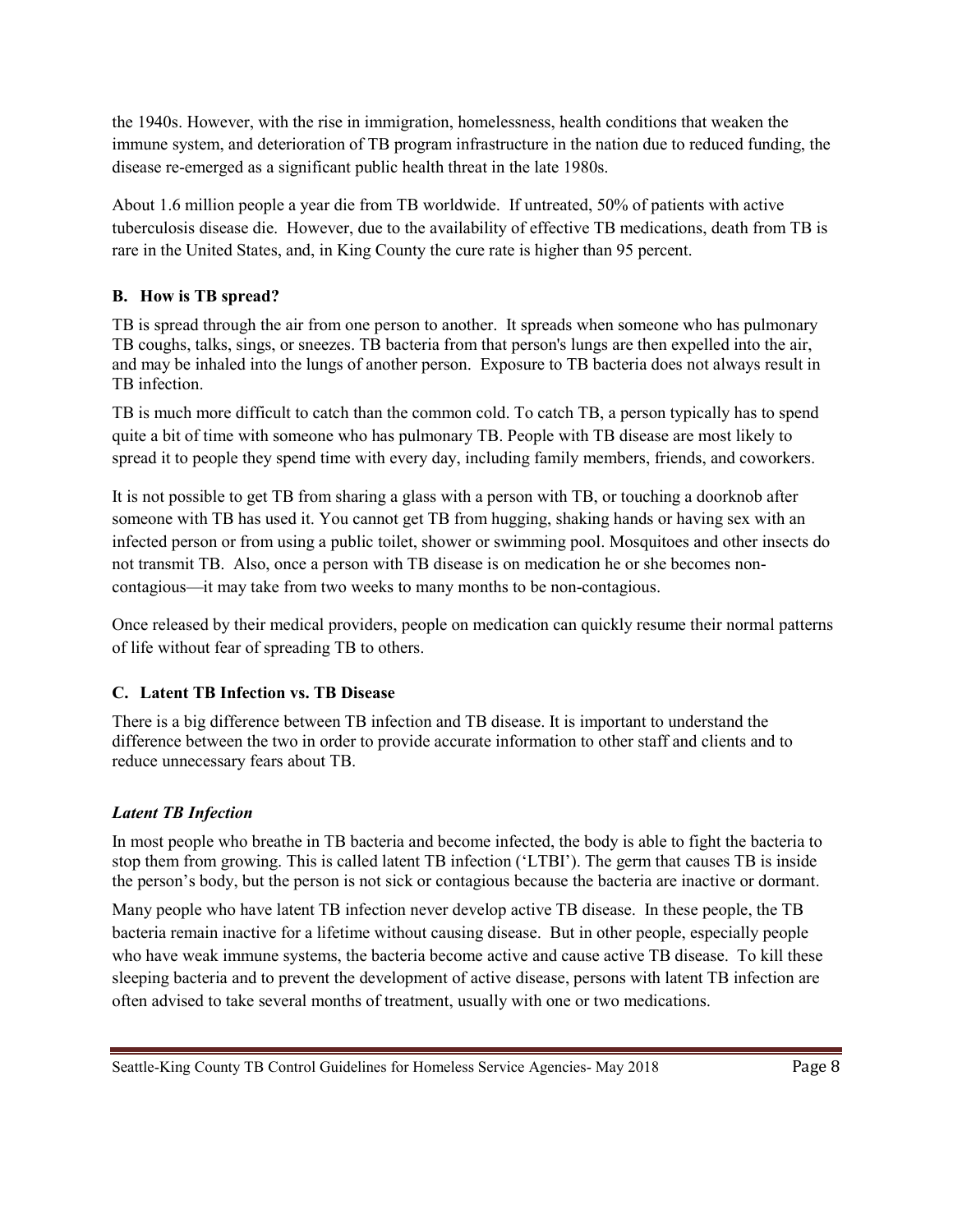#### *Active TB Disease*

Someone has active TB disease (or just 'TB disease') when TB bacteria become active in the lungs (or other part of the body) because the immune system can't stop them from growing. Some people develop active TB disease soon after becoming infected, before their immune system can fight the TB bacteria. Other people may develop active TB disease later, when their immune system becomes weak for some reason.

People with active TB disease are made sick by the bacteria being active in their body. Often they have several symptoms of active TB disease like persistent cough, fever and weight loss. If the disease is in their lungs they can give the disease to other people. Permanent damage and death can result from this disease. Medications to cure active TB disease are almost always effective.

| The Difference Between Latent TB Infection & TB Disease                           |                                                                                                                                                                                  |  |
|-----------------------------------------------------------------------------------|----------------------------------------------------------------------------------------------------------------------------------------------------------------------------------|--|
| <b>LATENT TB INFECTION</b>                                                        | <b>TB DISEASE</b>                                                                                                                                                                |  |
| There are TB germs in the body.                                                   | There are TB germs in the body.                                                                                                                                                  |  |
| Positive skin or blood test.                                                      | TB skin or blood test is not useful for identifying TB<br>disease, because up to 20-25% of people with TB<br>disease will have a <i>negative</i> (normal) skin or blood<br>test. |  |
| Normal chest x-ray.                                                               | Abnormal chest x-ray.                                                                                                                                                            |  |
| No symptoms.                                                                      | There may be symptoms that may include:                                                                                                                                          |  |
|                                                                                   | Coughing (for more than 3 weeks)                                                                                                                                                 |  |
|                                                                                   | Coughing up blood                                                                                                                                                                |  |
|                                                                                   | Weakness or fatigue                                                                                                                                                              |  |
|                                                                                   | Weight loss                                                                                                                                                                      |  |
|                                                                                   | Night sweats                                                                                                                                                                     |  |
|                                                                                   | Fever                                                                                                                                                                            |  |
| NOT contagious.                                                                   | Contagious if there is TB in the lungs and it is not<br>properly treated.                                                                                                        |  |
| At risk for developing TB disease in the future.                                  | TB disease is already active in the lungs or another part<br>of the body.                                                                                                        |  |
| Generally one antibiotic is prescribed<br>for 3-9 months to prevent TB disease in | A combination of antibiotics will be prescribed for at<br>least 6 months.                                                                                                        |  |

h f This table has been adapted, with permission, from the *Tuberculosis Prevention Guide for Homeless Service Providers*, prepared by Homeless Health Care Los Angeles, 2002.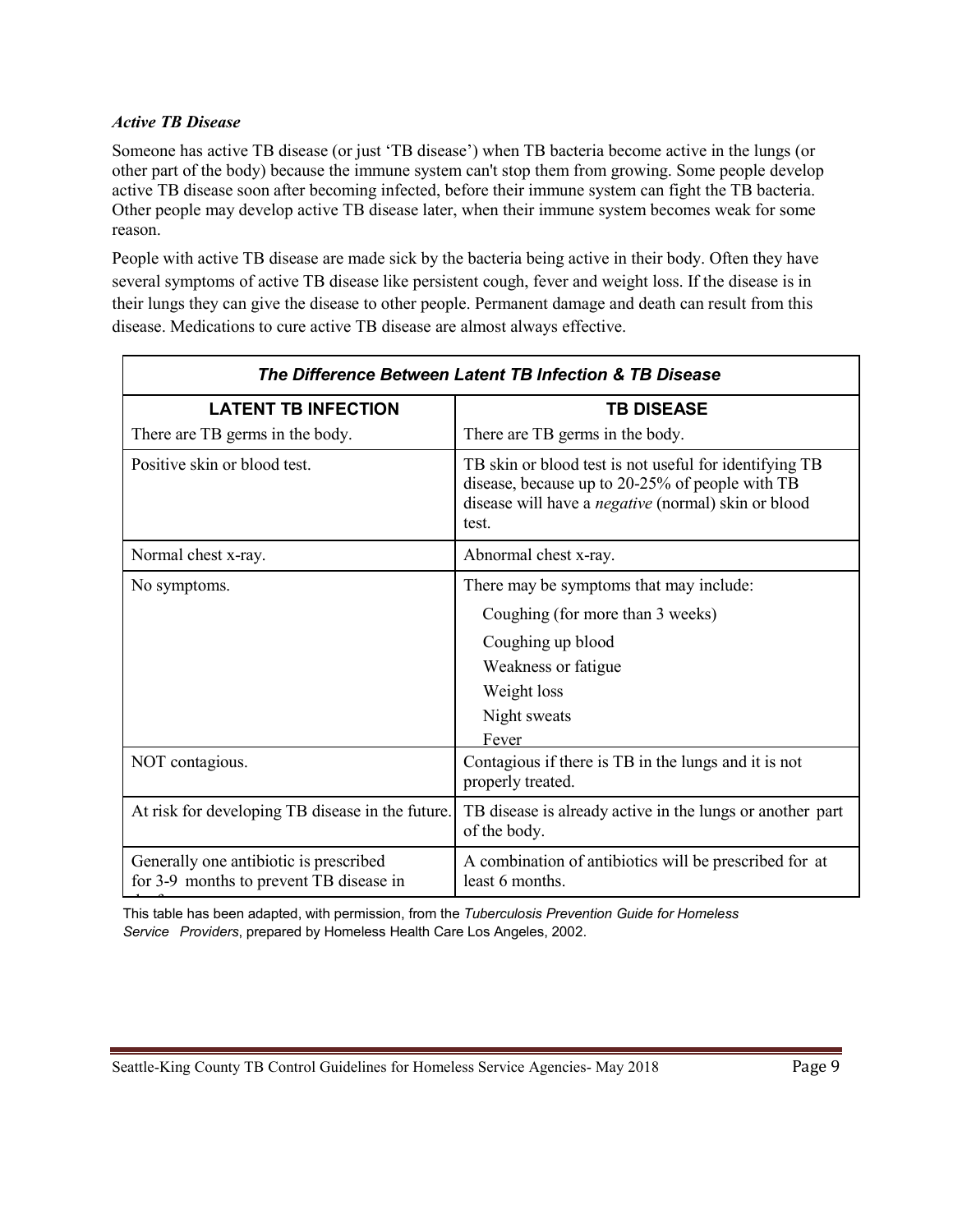#### **D. TB & HIV**

Tuberculosis is particularly dangerous for people with HIV. Globally, TB is the leading cause of death for people with HIV – over 10% of people with AIDS worldwide die of tuberculosis. Because HIV infection weakens the immune system, people with HIV infection are at very high risk of developing TB disease once they have been infected with TB bacteria. People with HIV infection are 10 times more likely to develop TB disease than people who do not have HIV. They are also more likely to develop extra-pulmonary TB (TB outside of the lungs) than people with a healthy immune system.

HIV infection affects the likelihood that a person will get TB disease and it also affects the TB skin or blood testing and treatment process. People with HIV/AIDS may have a negative TB skin or blood test even if they have TB infection. Because of complex interaction of HIV treatment with TB medications, medical providers who take care of people co-infected with HIV and TB must take this into account and consider the best option for the particular patient. Because of the risk factor for developing TB disease, medical providers often recommend that people co-infected with HIV and TB infection (i.e. positive TB skin or blood test) undergo preventive therapy.

Though more complicated to treat in people with HIV, TB is still curable and it is important for people with HIV who are exposed to TB bacteria to get screened and discuss preventive treatment options.

#### **E. Tests to Determine TB**

The TB skin test, also known as a PPD or Tuberculin Skin Test (TST), or an IGRA, also known as QFT or T-Spot, is the most common way to find out if you have TB infection. You can get a skin or blood test at Public Health Clinics or at your doctor's office. The TB skin test is performed by injecting a small amount of testing liquid (called Tuberculin) into the skin of the forearm. The test needs to be read 48 to 72 hours later by someone trained in reading skin tests. Persons with suppressed immune systems may not react to the TB test, so other tests are often needed.

If you have a positive reaction to the skin or blood test, your doctor or nurse may do other tests to see if you have active TB disease. These tests usually include a chest x-ray and occasionally a test of the phlegm you cough up. Because the TB bacteria may be found somewhere besides your lungs, your doctor or nurse may also check your blood or urine, or perform other tests. If you have active TB disease, you will need to take medicine to cure the disease.

#### **F. What Are the Signs and Symptoms of TB (active TB disease)?**

TB symptoms usually develop gradually over a period of weeks. The most common symptoms are:

| A bad cough that lasts longer than 3 weeks |
|--------------------------------------------|
| Coughing up blood                          |
| Fever                                      |

Although most TB cases in Seattle-King County are among adults, children and youth can get TB as well. Children often do not have the same TB symptoms as adults. In general, be aware of kids who are not feeling well, especially for more than 10 days, or who are not thriving. Help them access a health care provider.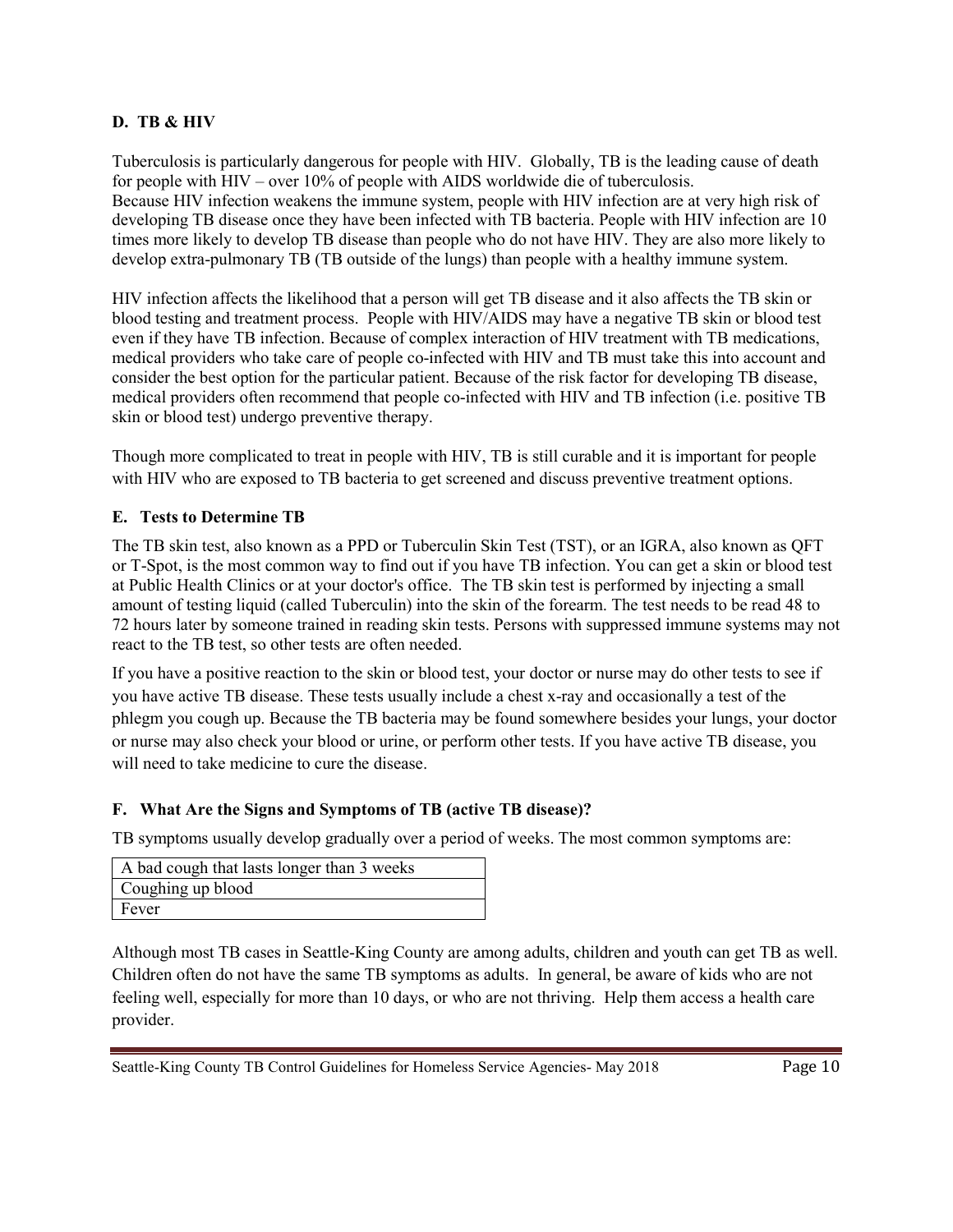#### **G. Treatment of Active TB Disease**

There is good news for people with TB disease: TB disease can almost always be cured with medicine. But the medicine must be taken exactly as instructed by a health care provider. To treat TB, several antibiotics need to be taken together over a period of 6 months to a year. It is vital that these medications are taken regularly and that the full treatment course is completed. Lengthy treatment is necessary because the bacteria grow very slowly and are persistent despite a long term use of antibiotics.

People with TB disease of the lungs are usually infectious and should stay away from shelters, day centers, work, school, or other public places so that the TB bacteria are not spread to other people. After taking TB medicine for a few weeks, people feel better and a test by their medical provider will determine when they are no longer contagious. Even after starting to feel better, one must keep taking the medication until directed otherwise by a health care provider.

People with TB disease of the lungs will have their TB medications provided with Directly Observed Therapy (DOT). DOT consists of a health care worker meeting with a person and observing them swallowing their TB medication which may need to be daily. DOT is an extremely effective treatment method that allows careful monitoring to ensure that treatment is completed and to observe any side effects of the medication.

TB treatment is available, regardless of insurance status, at the TB Clinic at Harborview Medical Center. The TB Control Program supports people who are homeless and undergoing TB treatment by providing them with directly observed therapy, food, and a motel room while they are infectious.

#### **H. Who is At Risk for TB?**

Some people have a higher risk of getting TB disease. They include:

- People with HIV/AIDS
- People who became infected with TB bacteria in the last 2 years
- Babies and young children (younger than five years old)
- People who inject illegal drugs
- People who are sick with other diseases or conditions that weaken the immune system (Such as diabetes, cancer, malnutrition, kidney disease)
- People on immunosuppressive treatments, such as long-term oral steroids or TNF-α antagonists
- Elderly people
- People who were not treated correctly for TB in the past

Some people have a higher risk of having TB infection, which can progress to active TB disease.

- People who are enduring homelessness and other underserved populations
- People who come from or travel to countries with a high incidence of TB disease.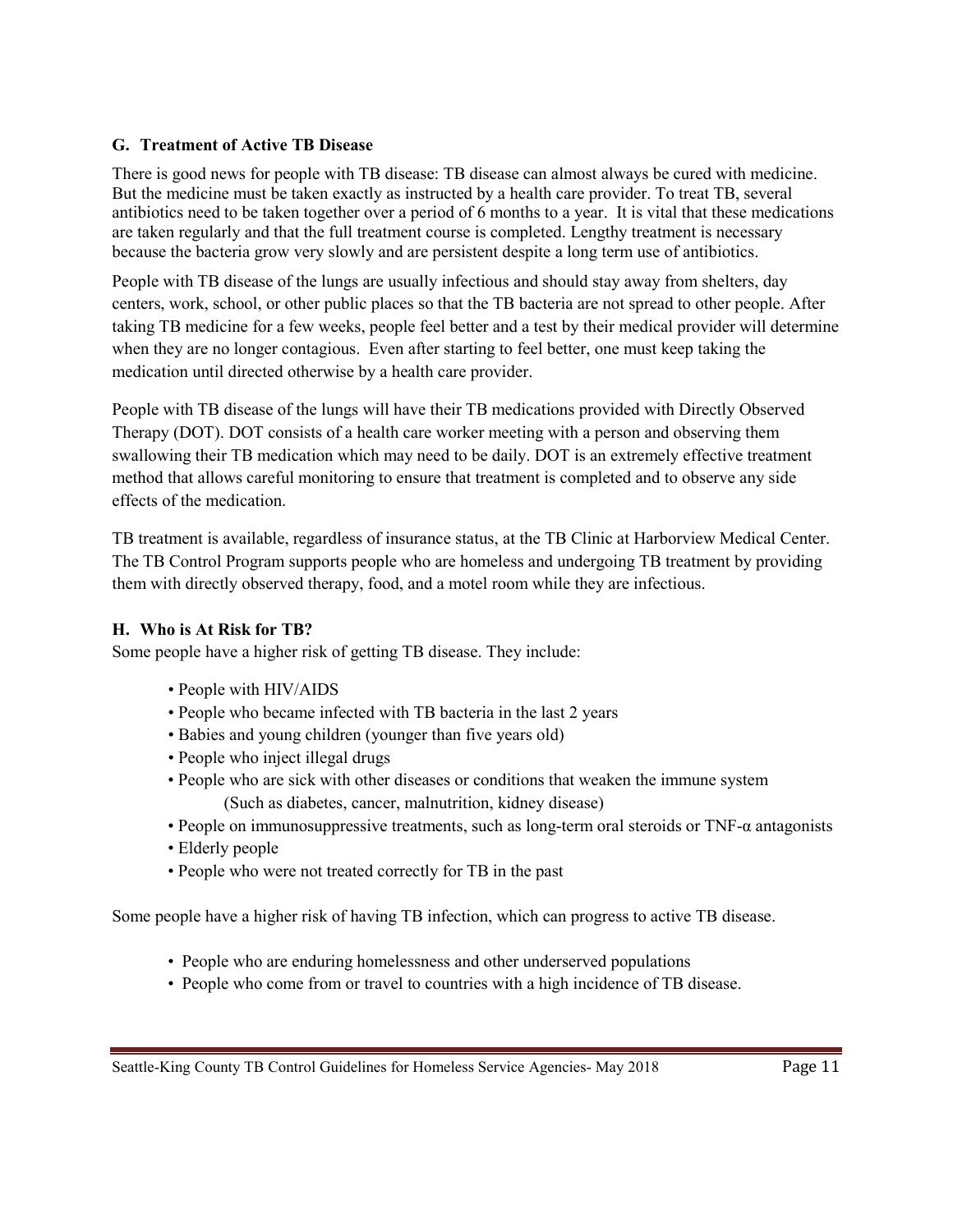#### **I. Environmental Risk Factors for TB**

Several factors in the homeless shelter/day center/SRO environment influence the likelihood of TB transmission. The following describes the major environmental factors that affect the spread of TB in a facility.

#### **Population density**

The number and population density of persons sharing the same breathing space is an important transmission factor in facilities serving homeless people. If all other factors are constant, the size of the shelter population is directly proportional to the likelihood that someone with infectious TB will be present and that someone else will become infected. Conversely, the less crowded the shelter, the lower the risk.

#### **Close proximity of beds/mats in residential settings**

The risk of disease transmission increases when beds/mats are placed very close together or when clients are sleeping head-to-head, as it means clients are more likely to share the same air space.

#### **Poor air circulation due to inadequate ventilation**

The probability of transmission is also affected by building ventilation. During periods of peak occupancy, it may be difficult for homeless facilities to provide ventilation at adequate levels. Adequate ventilation requires the constant circulation of air - old air must be vented out of the building and fresh air must be pumped in from outside of the building. In some buildings, opening windows is a simple way to improve air quality and ventilation in enclosed spaces.

#### **Inadequate agency infection control methods**

TB transmission is more likely if homeless agency staff is not trained to recognize the signs and symptoms of TB. It is more likely that TB will be spread if agency staff and volunteers are not screened annually and clients are not closely monitored and encouraged to cover their mouths when sneezing or coughing, and get medical evaluations when they show TB symptoms.

## **SECTION 3: Creating a TB-Free Environment at Your Agency**

#### **A. Assess the TB Risk at Your Facility**

The risk of TB transmission depends on how many people occupy the space, the physical environment, and other infection control measures. PHSKC TB Program can assist in your assessment of risk. Facilities that serve clients in a communal setting are likely to have clients breathing the same air increasing the risk of TB transmission. For example, a crowded single adult shelter where people sleep on mats is far more conducive to spreading TB than is a family shelter where households each have a separate living unit. There are populations of clients which are more likely to develop TB disease: people with medical conditions such as HIV/AIDS, diabetes, and cancer; people who inject IV street drugs; and people from countries where TB is common.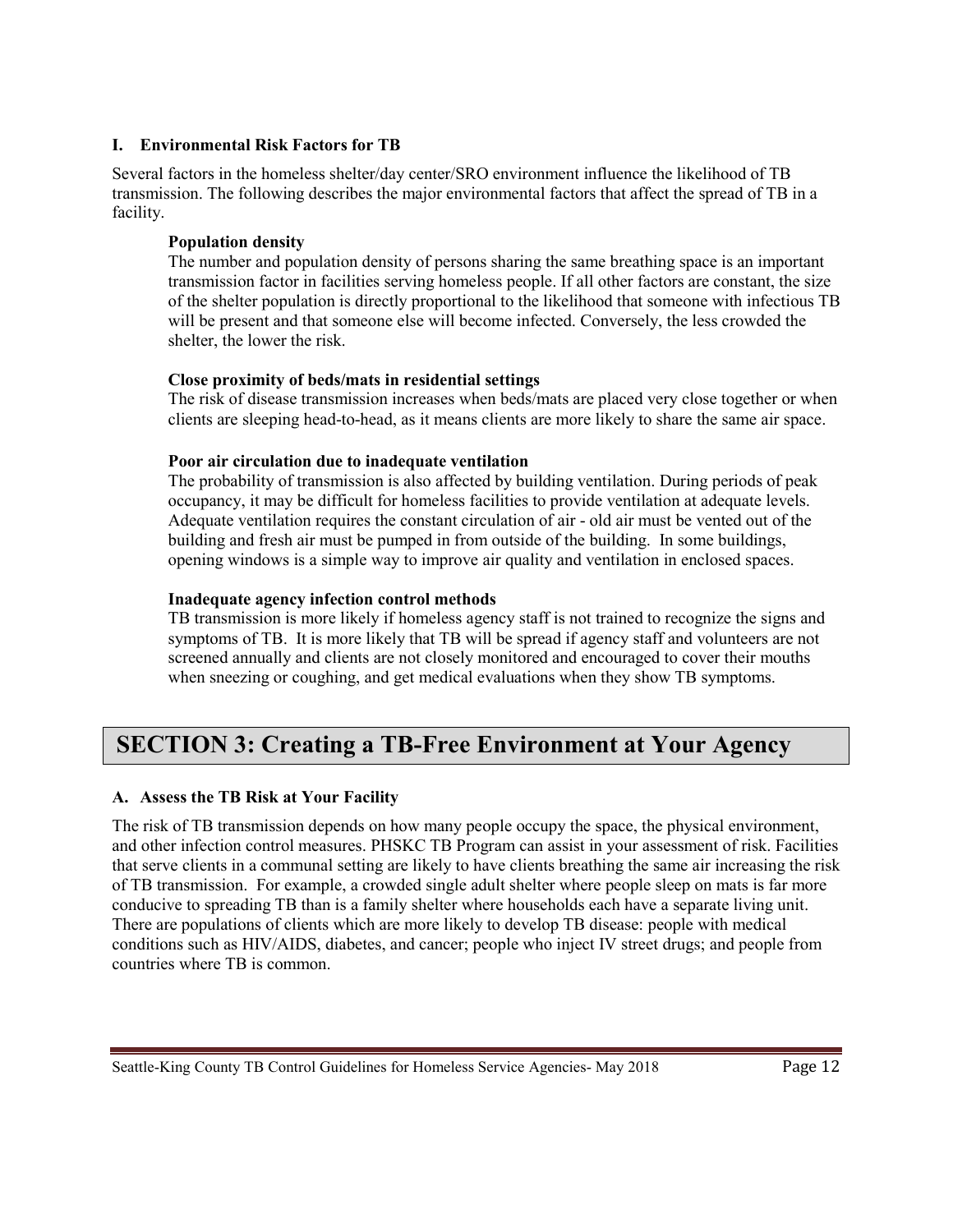Listed below are key features to help you assess your agency's level of risk for TB transmission. You may have the ability to influence some of these factors. It is important to assess and understand the level of risk in your agency, and take appropriate steps in response.

| <b>Higher Risk of TB Transmission</b>            | <b>Lower Risk of TB Transmission</b>           |
|--------------------------------------------------|------------------------------------------------|
| Crowded conditions; clients sleep close together | Separate dwelling units                        |
| Clients spend a lot of time in close quarters    | Clients are in and out of the program quickly  |
| Poor ventilation/closed windows or incorrect use | Good ventilation & environmental controls      |
| of ventilation system                            |                                                |
| Staff not well informed/trained about TB         | Management requires regular TB trainings       |
| Clients not well informed about TB               | Clients receive information/education about TB |
| Clients not encouraged/asked to cover coughs     | Clients use masks $\&$ tissues to cover coughs |
| Program serves high risk groups                  | Program serves low risk groups                 |
| No TB Policy                                     | Agency implements a TB policy                  |
| Presence of an undiagnosed person with active    |                                                |
| TB disease in the environment                    |                                                |

#### **SROs, Supportive Housing Programs, and Transitional Housing Program**

Keep in mind that staff, tenants, and case managers of single-room occupancy (SRO) and supportive housing programs are at risk for TB exposure, even though clients may have separate units. Conditions in these facilities can still be quite crowded. Tenants and staff may spend time in crowded TV or computer lounges, lobbies, meal areas, and other common rooms. The populations tend to be formerly homeless people, many with serious health, mental health, and substance abuse issues. It is essential that these facilities—like shelters and day centers—implement TB prevention and control measures.

#### **B. Create & Enforce an Agency TB Policy**

The most effective way to promote a TB-free environment at your homeless service agency is to have a clear TB Policy. Your TB Policy should address the following:

- 1. Staff TB training/education requirements
- 2. Staff TB screening requirements
- 3. Environmental measures to reduce risk of TB transmission
- 4. Procedures for client and tenant health screening
- 5. Management and referral of sick clients, including implementation of a "Cough Alert" policy.

A sample TB Policy for Homeless Agencies is provided in the Resource section. It can and should be tailored to your agency. Technical assistance is available to your agency to help establish a TB policy.

#### **C. Review the Physical Layout of Your Facility & Options for Isolation of Sick Clients**

In overnight facilities, increasing the space between clients will aid in decreasing the spread of TB. Shelters should do what they can to increase the space between mats or beds, balancing the need to help people off the streets with the need to minimize the spread of TB, flu, and colds.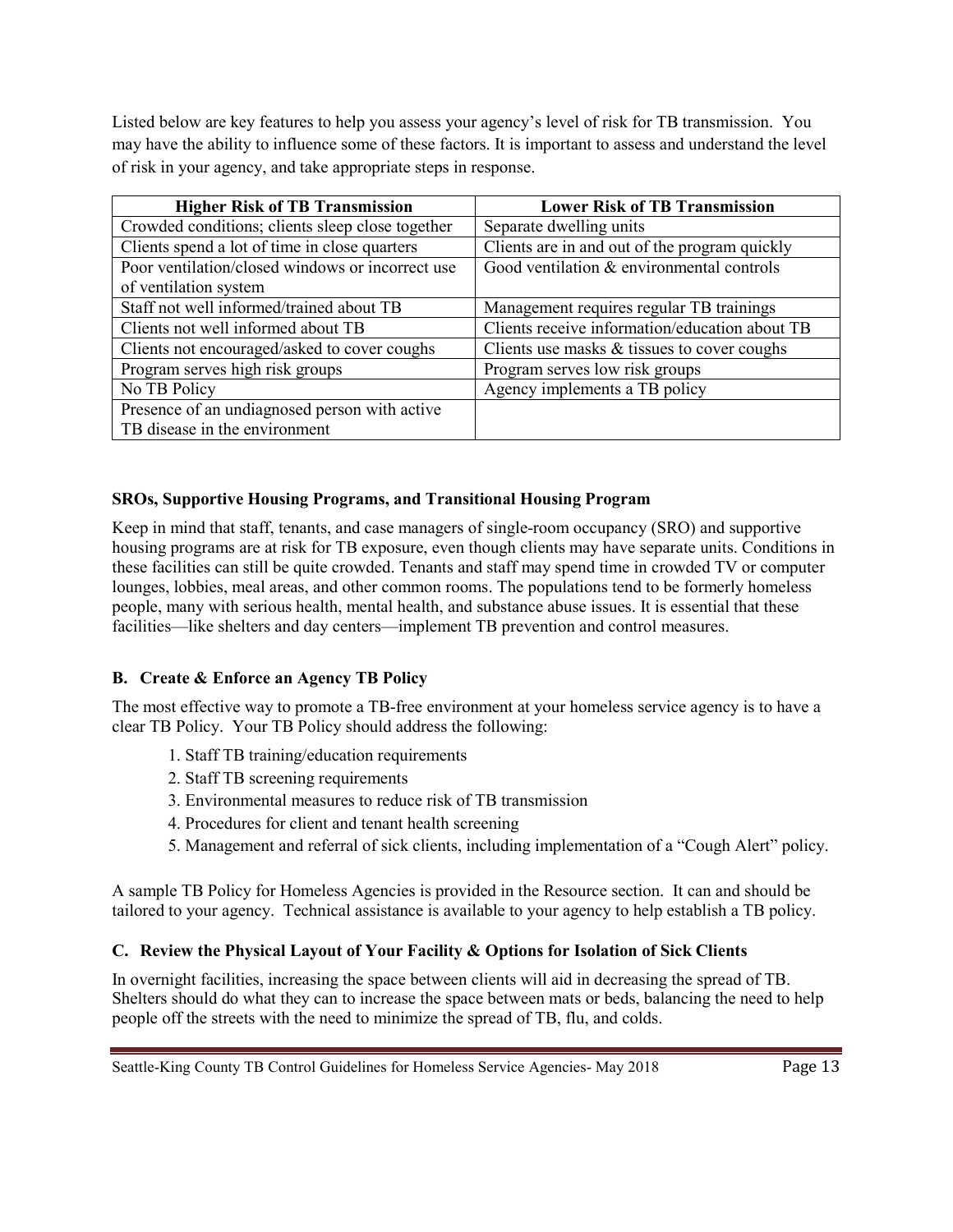No specific distances between beds/mats are recommended either by Washington State or the Centers for Disease Control at this time. Beds/mats should also be positioned so that clients are sleeping head-to-toe, thus minimizing the amount of shared air that the clients breathe.

If clients are coughing or appear to be ill, agencies should try to separate those clients from others. While this may not be possible in all facilities, a separate room that isolates sick clients from healthy clients is optimum. If clients' health is assessed upon arrival at the program, they can be subtly directed to alternative beds/mats based on this assessment.

#### **D. Offer Respiratory Protection**

Providing coughing clients/tenants with paper masks (either the blue surgical style masks or the flat pleated) that cover the mouth and nose is an effective TB control strategy. If a person who is coughing wears a mask, it serves as a useful tool to prevent the spread of germs because it captures germs before they enter the environment. In other words, wearing this kind of a mask helps prevent a sick person from spreading germs to others.

Wearing these kinds of masks does not, however, prevent a person from inhaling contaminated air. So, for example, wearing a mask will not prevent your staff or clients from breathing in TB germs that are already moving through the environment.

#### *Masks: the New Look of Respiratory Etiquette*

The TB Control Program and Health Care for the Homeless understand that in many homeless service settings, clients may refuse to wear a mask. Stigma, cultural norms, concerns about what others will think or say, mental illness, substance use, comfort, and personal style may all come into play. However, agencies— especially those where TB risks are high—are encouraged to start with a small supply of masks and give it a try. Over time, a cultural shift could occur in some organizations. With new infectious diseases emerging around the globe, the use of masks in public and in health care setting is becoming more and more common. It is important that homeless agencies take steps to begin to introduce the use of masks, especially in crowded shelters and day centers where clients share the same breathing space. Share your experiences with TB Control and HCHN so that they can learn about what's working and what is not.

If clients are unwilling to wear them or if masks are not available, clients should be encouraged to cover their mouths when coughing. Tissues should be readily accessible for use by both clients and staff. In addition to helping prevent the spread of TB, the use of masks and tissues helps stop the spread of viral infections such as colds and the flu.

#### *Respiratory Protection Recommendations for Homeless-Serving Agencies*

a) Coughing clients, tenants, and staff of homeless-serving agencies should be encouraged to wear a mask or cough into a tissue to help prevent the spread of TB. This also helps prevent the spread of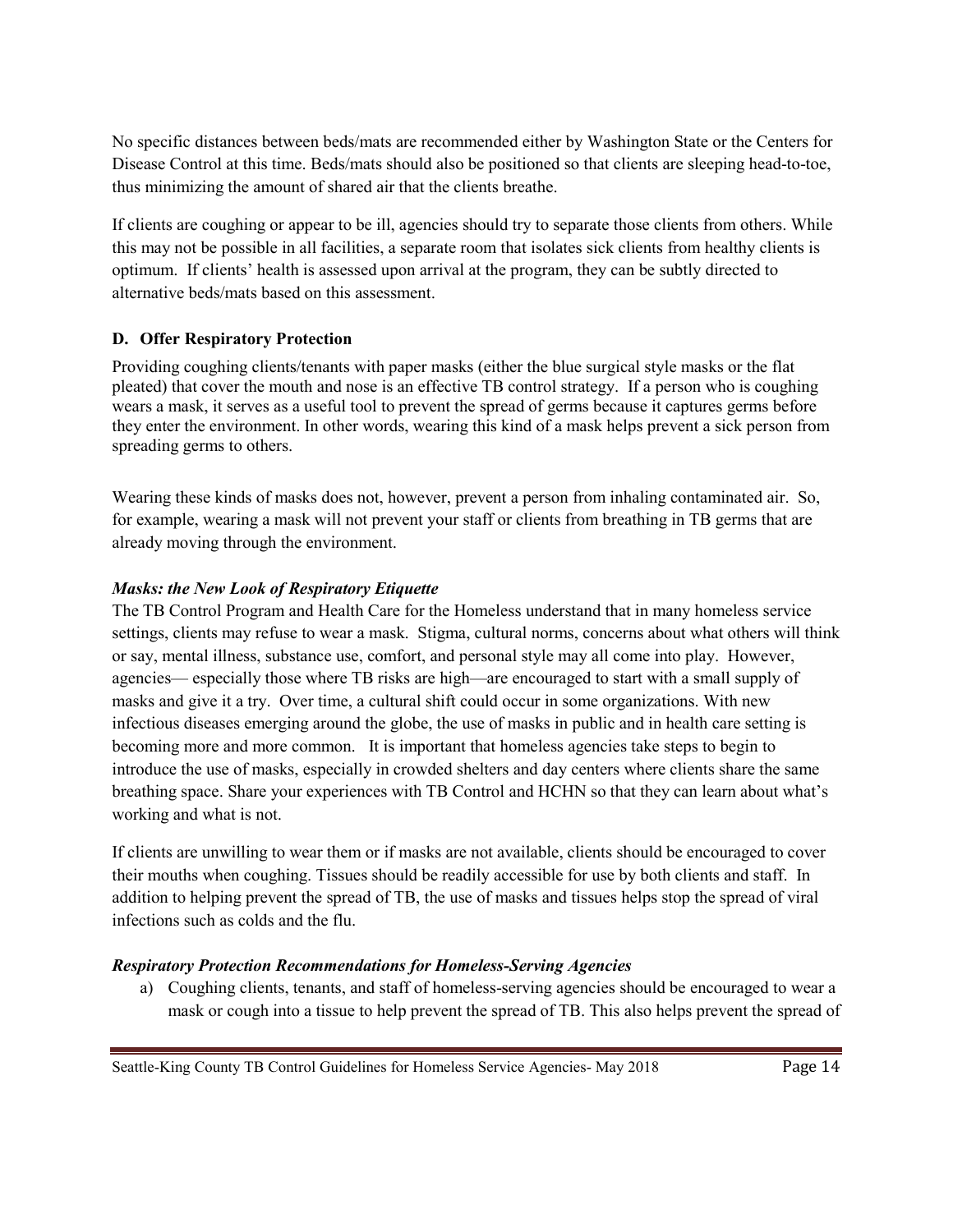colds and flu. Clients who are actively coughing should be referred to a medical provider for evaluation and treatment as necessary.

- b) Staff who is ill should not return to work until free of infection.
- c) It is recommended that each facility post sign(s) for client/tenant awareness and cough monitoring.
- d) Mask use is encouraged, but will be left to the discretion of agency staff and management. Each facility should have a stock of blue surgical masks on hand. Masks can be purchased through medical supply catalogues and generally cost anywhere from 10 to 50 cents per mask.
- e) To be effective, masks must be positioned to cover the nose and mouth. Masks that become wet or soiled are ineffective and should be thrown away. It is not possible to catch TB from handling a used mask, but staff should wear gloves when handling used masks and tissues to help prevent the spread of other diseases such as the flu and the common cold.
- f) Homeless agencies should have frequent, plastic-lined wastebaskets placed throughout the organization for the disposal of used masks and tissues.

#### **E. Educate Your Clients and Tenants**

Educate your clients about TB symptoms:

- 1. Post signs in your facility reminding coughing clients/tenants to cover their coughs, and listing the symptoms of TB.
- 2. Make TB a topic for a house meeting. If you hold such meetings with clients, consider asking a nurse from Health Care for the Homeless or the TB Control Program to attend so that they can answer clients' questions.
- 3. Provide brochures about TB in your agency. Information is available in the Resource section.

As appropriate, you may want to educate a given client or tenant on what to expect if they have TB symptoms or active disease. Because you may have a trusting relationship with a client, your assurances can help convince a client to see a health care provider and to follow-through with treatment.

- 1. Reassure clients that TB is treatable and curable, and that treatment will be at no cost to the client.
- 2. Public Health will ensure that clients being treated for TB have a place to live and have their basic needs met.
- 3. During the time clients with TB disease are contagious, they cannot stay at a shelter or visit day centers because they may expose others to TB. They will also need to stop going to public places like the library, coffee shops or bars as well other locations where they might expose their friends and the general public. Their health care provider will determine when they are no longer contagious, and will help clients understand where it is and is not safe for them to go.
- 4. Encourage clients to follow the instructions of their health care provider, and to comply with all instructions regarding taking medications.

#### **F. Work with Public Health if a TB case is identified at Your Agency**

If a case of TB is associated with your agency, it is important that you cooperate with Public Health.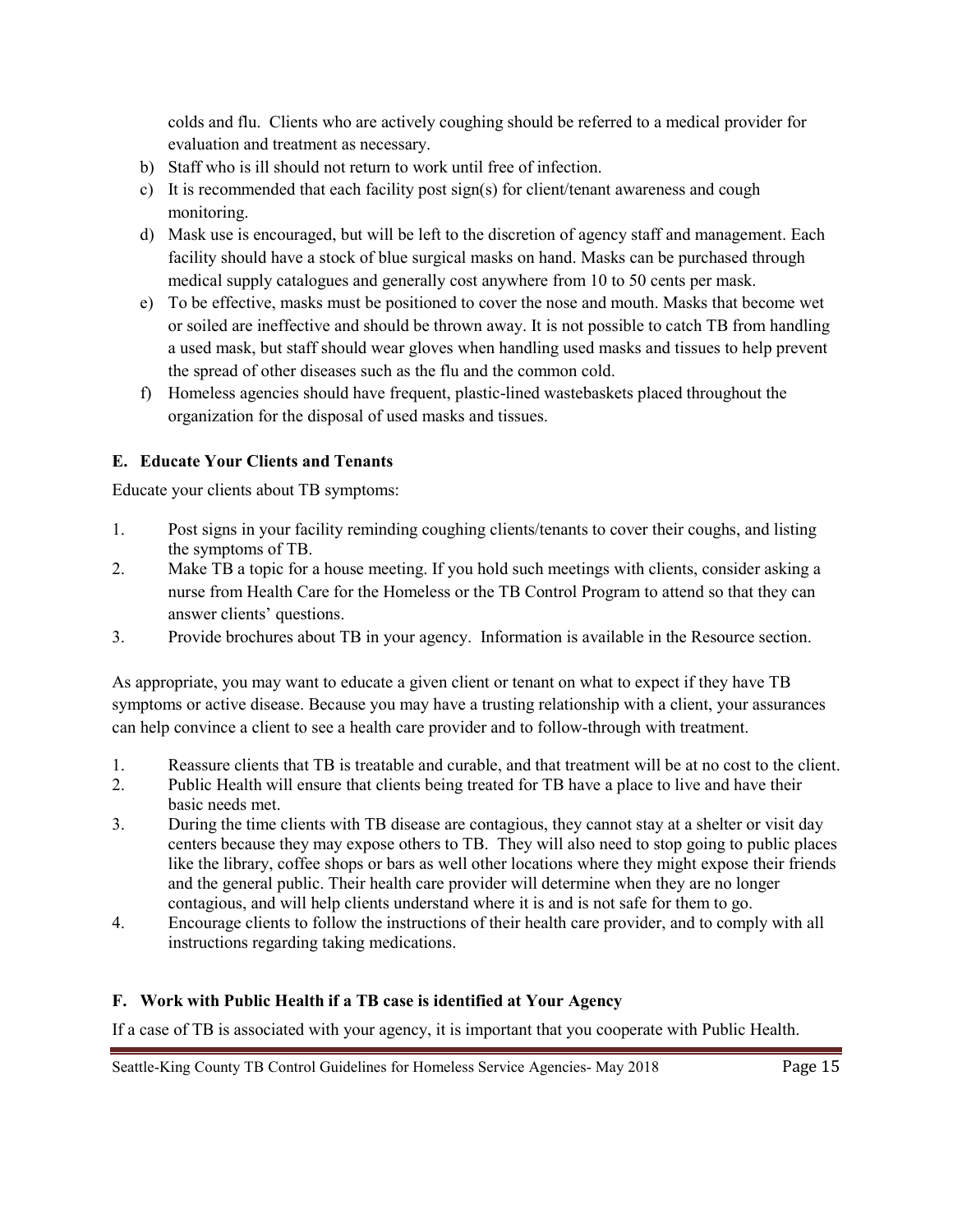- 1. Clients with infectious TB disease must immediately be removed from a shelter or day center setting. They are contagious and need daily treatment. Public Health will provide housing and case management, in addition to treatment, for these clients.
- 2. Public Health may begin "contact investigations" to learn who the individual spent time with those people need to be tested for TB. We may ask for your help in locating specific clients.
- 3. If your agency is involved in helping locate close contacts because one of your clients has active TB, Public Health will be able to share with agency management the name of the individual who has TB.
- 4. Public Health may ask to see attendance logs and bed maps of clients and staff: please cooperate by sharing the logs with Public Health TB Control Program staff when asked to do so. The logs are absolutely critical in helping prevent further spread of disease. Washington Administrative Code (WAC) 246-101-425 specifies that "Members of the general public shall cooperate with public health authorities in the investigation of cases or suspected cases, or outbreaks and suspected outbreaks of notifiable conditions or other communicable diseases…"
- 5. In certain circumstances, Public Health may wish to perform more extensive tests at or near your agency, including skin or blood tests, sputum collection, chest x-rays, and more.

#### **G. Assess Your Ventilation and Engineering Controls**

Whether you are an existing program, planning a remodel, or building a new facility, technical assistance is available to help ensure you are doing everything possible with ventilation and engineering controls to help prevent the spread of TB. Three types of engineering controls are used to prevent the transmission of TB in homeless facilities: ventilation, ultraviolet germicidal irradiation (UVGI), and high-efficiency particulate air (HEPA) filtration. All engineering controls should be used in conjunction with an established TB policy and other infection control measures. Each of these controls varies in cost and the level of complexity in implementation.

#### *Ventilation*

Adequate ventilation and controlling the direction of airflow is pivotal to improving air quality and decreasing the spread of tuberculosis. Ventilation is the movement of air to achieve dilution and air exchange in a specific area. Fresh air flow into a room or space is necessary for ventilation to be effective because re-circulating air in a room does not improve air quality in a way that prevents the spread of TB.

The simplest and least expensive ventilation technique is to dilute and exchange air by maximizing natural ventilation through the opening of windows and doors. More complex and costly methods involve mechanical ventilation through the use of fans or exhaust systems.

With mechanical ventilation, it is important to use equipment with sufficient power to facilitate air entry into, and exhaust from, the room or area. All kinds of ventilation systems should be evaluated regularly to determine if they are functioning properly.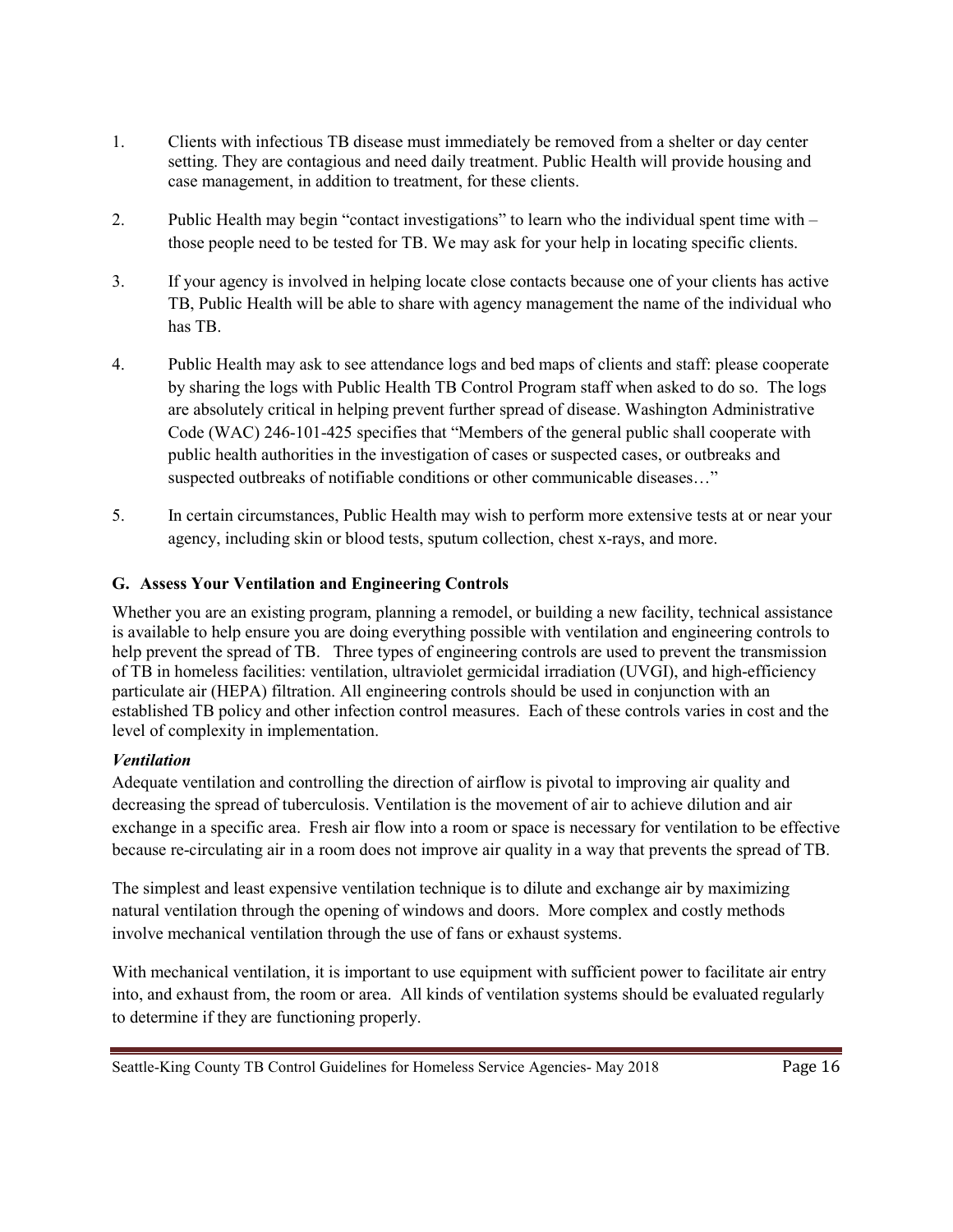Ventilation systems need to be monitored and cleaned on a regular basis to ensure that they are effective. Ventilation system outlets, such as exhaust grilles, should be cleaned free of dust and lint every month so as to increase the amount of air movement. In mechanical air filtration systems, filters need to be changed at least 2 times per year or per directions provided by the manufacturer.

#### *Ultraviolet Germicidal Irradiation (UVGI)*

Laboratory experiments have shown that sufficient exposure to ultraviolet light kills TB bacteria. Homeless facilities can install UVGI lighting or make use of portable floor units as a supplement to ventilation. One of the benefits of UV lighting is it is effective at killing regular and drug-resistant TB.

UVGI can have negative short-term health effects on skin and eyes, so a safety plan should be in effect when used. There are at a few reports on potential effectiveness of UVGI. The Pine Street Inn shelter in Boston installed ultraviolet light fixtures in the early 1980s. While no study was associated with the installation of the UVGI lights, the shelter reports that they have never had another case of TB among the staff since the UV lights were installed. In addition, during a TB outbreak among the homeless during 1986-1987 in Seattle, UVGI was installed in some shelters as a part of the TB control effort.

### *High-Efficiency Particulate Air (HEPA) Filtration*

HEPA filter units can be a useful alternative to the installation of costly mechanical ventilation or UVGI lighting systems. The units can be free-standing or may be permanently attached to floors or ceilings. HEPA filtration units are high-efficiency air filtration units often used in hospitals, medical facilities, and other commercial settings. HEPA filters filter much smaller particles than other filtration systems and they are effective at filtering bacteria out of the air. HEPA filtration units are especially effective in highdensity areas where there is little or no natural ventilation.

#### **What Should Your Agency Do?**

Making engineering improvements to a homeless facility may be cost prohibitive for many organizations. Agencies should implement engineering controls that are accessible and affordable. However, for new construction or as facility remodels and/or maintenance take place, engineering improvements should and in some cases must be incorporated into the design process.

If you would like assistance in assessing your current environmental controls, contact Health Care for the Homeless Network at (206)-296-5091or the TB Control Program at (206) 744-4579. They can refer you to appropriate resources. When planning for construction or facility updates, an environmental consultant can make recommendations for air filtration systems that will be most effective given the number of individuals occupying the facility.

Environmental recommendations need to be incorporated into the design process and an assessment should be done very early on in construction or remodel planning. It is important to locate an architect and contractor familiar in designing and constructing facilities that will provide the necessary ventilation to prevent the spread of TB.